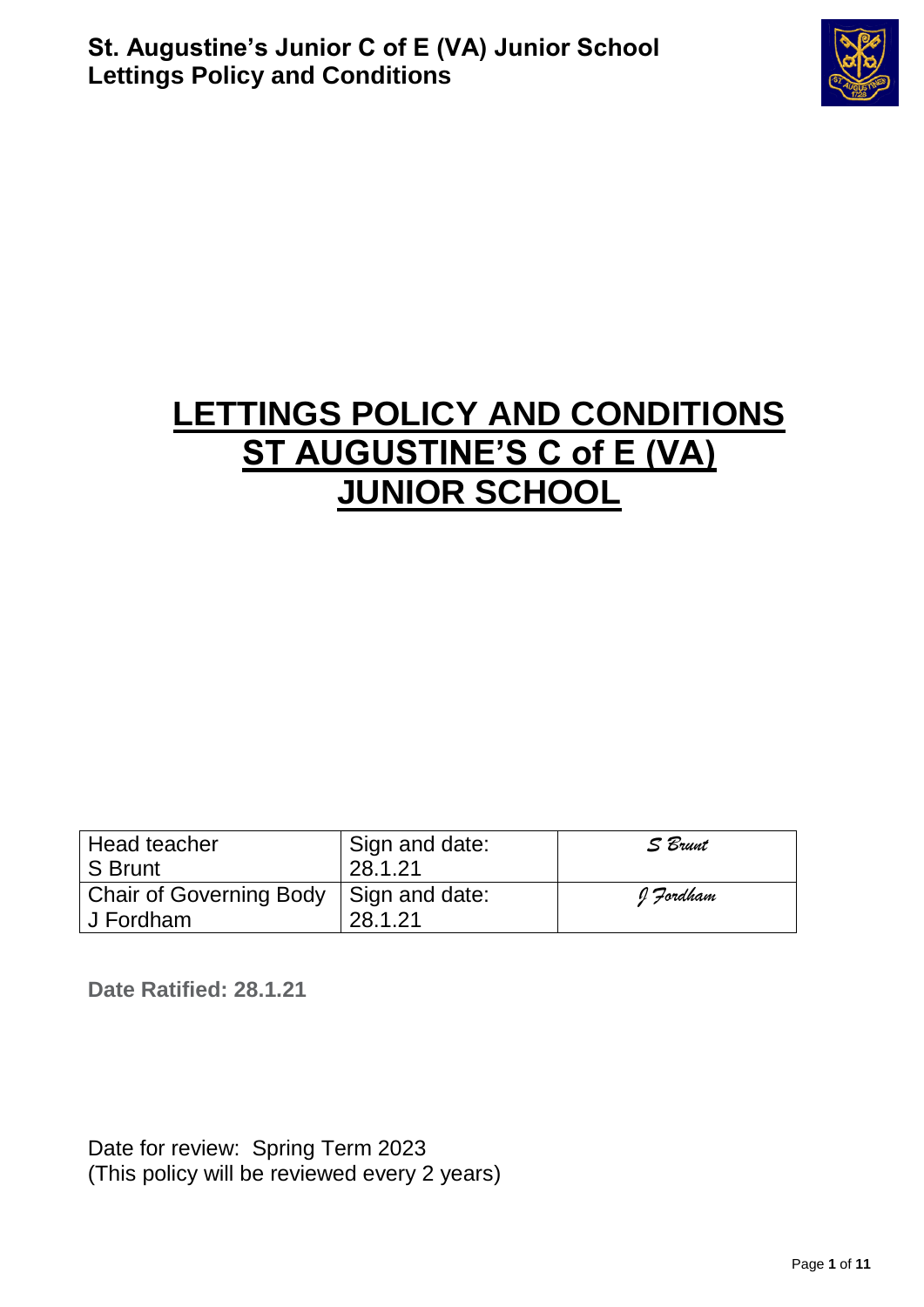

#### *Dear Hirer,*

*Thank you for your enquiry about hiring the facilities at St. Augustine's Junior School. Enclosed you will find details about what is available to hire, including the current scale of charges.* 

*The Governors of St. Augustine's Junior School are supportive in offering the school facilities at a competitive and reasonable charge, so that the fabric of the school is used to the full and becomes an integral part of the wider community of Woodston.*

*If you decide to go ahead with your booking, please complete the letting application and return it to the school office. If preferred, you can arrange an appointment to come and visit. We look forward to hearing from you.*

*Yours sincerely, Mr Sam Brunt Head teacher*

### Facilities available to hirers:-

### *1.The School Hall (Peterborough Hall)*

The Peterborough hall has a floor area of **121 square metres** with seating which may be made available for **100 people.**

The maximum number of persons permitted in the hall at a function is **120**. Actual numbers will depend on the nature of the event and the layout adopted.

There are 2 toilet rooms available (both male and female combined) and are wheelchair accessible. There are further two separate changing room areas for males and females. Again these changing areas are wheelchair accessible.

There is a kitchenette area of the hall which has a fridge and hot water heating urn.

If required, there is moveable staging available for use. There is an overhead interactive screen which may be used to project powerpoints, films and internet based activities (where the applicable licenses and appropriateness of materials is evident).

**Photocopying** facilities are available by request (there may be an additional charge for this service depending on volume of material).

### *2.Grounds*

**The Grounds include** a grassed playing field, with one football pitch marked out in Autumn and Spring. In addition we have an all-weather Multi Use Sports Arena. There is a paddock area which may be used if specifically requested.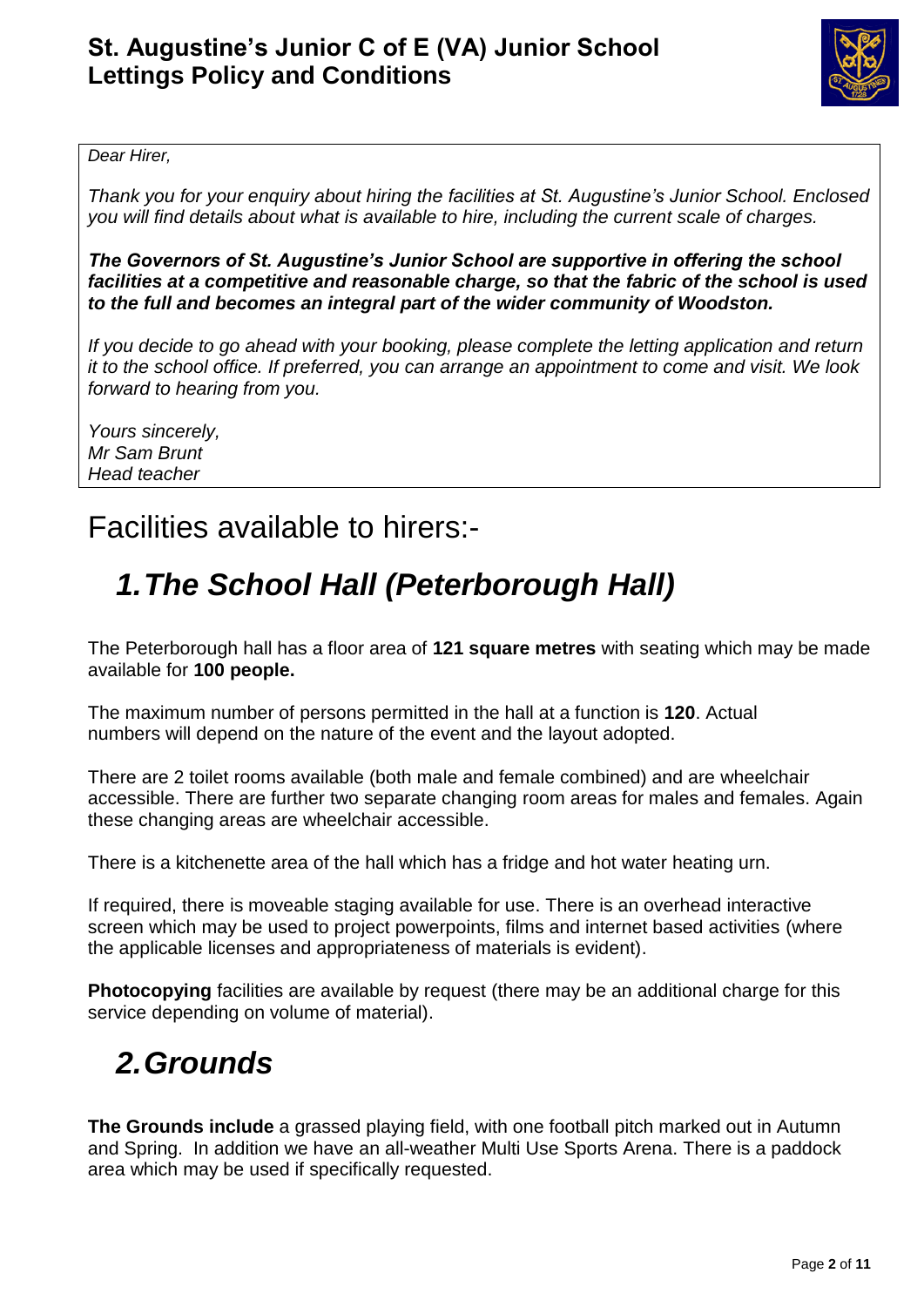

# *3.Parking*

There is a car-park at the front of the school which accommodates approximately 12 cars. There is an over-flow gravelled carpark within the school grounds which has parking capacity for another 12 cars. Directly beside the building is capacity for 3 cars and there is one designated disabled parking bay.

## **SAFEGUARDING**

The Headteacher and Governors must be assured that the purpose for which the premises are hired will not result in controversy, disrepute, legal action or disorderly behaviour. This includes ensuring that the premises will not be used for any extremist or terrorist activities or for the dissemination of extremist views or materials and that safeguarding will be of paramount importance.

The school's Safeguarding Policy is available on the school's website or upon request.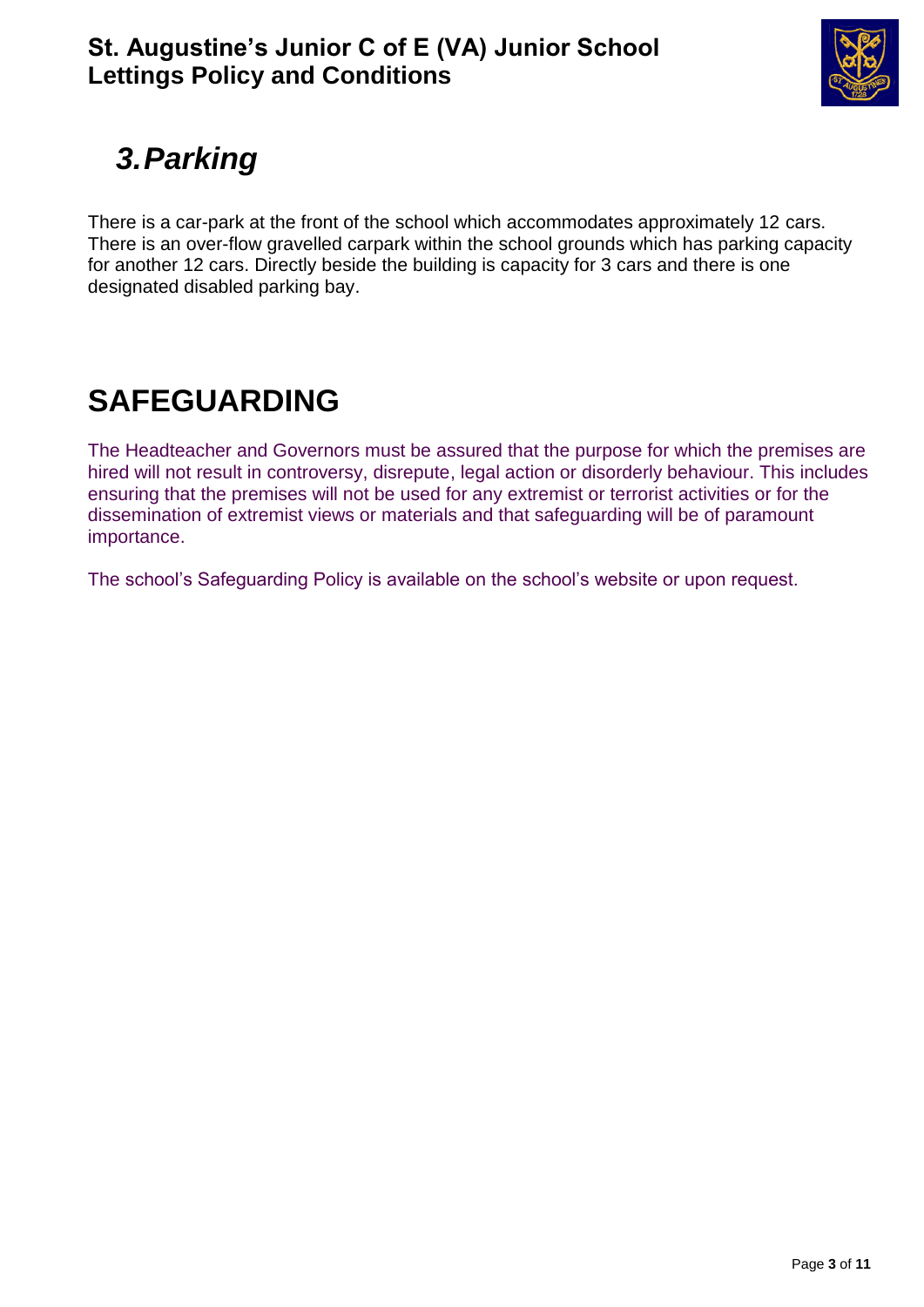

# LETTINGS POLICY

- 1. It is the policy of the Governors that some of the School Premises and Facilities shall be available for use by outside bodies at the discretion of the Head teacher, subject to them not being required for any organised activity within the school, and consistent with the school ethos. We reserve the right to refuse any lettings deemed to be inconsistent with the school ethos and any school commitments will be given a priority over any lettings request.
- 2. For the purposes of this policy the premises and the facilities will be referred to as the 'Facilities'.
- 3. It is a basic principle that the Facilities are provided for use in the normal educational and extra-curricular life of the school, hence any use by external bodies, groups or individuals, will always be of a lower priority than any internal use.
- 4. For the purposes of this policy, the use of the Facilities by organised bodies formed with the sole purpose of supporting the School will be deemed to be use by the school itself. Use by any other bodies associated with the School e.g. Clubs, Associations, etc. will be deemed to be use by external bodies.
- 5. The use of the Facilities by the School will normally not be subject to any charge. Use of the Facilities by external bodies will always be subject to the charges detailed in the appendix attached.
- 6. The exception to 'no charges' for use by the School will be at the discretion of the Head teacher and Finance Governors, for example, where caretaking of the premises involves significant overtime payments.
- 7. All lettings of the Facilities shall cover the costs of heating, lighting, water, caretaking and cleaning costs.
- *8.* The booking of all use of the Facilities, both by the School and external bodies beyond those scheduled by the school timetable and calendar, will be the responsibility of the Office Manager.
- *9.* Once a signed application is received, written confirmation of a subsequent cancellation will be required.
- 10.It is the responsibility of all individuals organising events not scheduled but which involve the use of the Facilities, to submit a Letting Application in good time. If notification is not received sufficiently far in advance it is liable to result in the Facilities requested not being available for use.
- 11.Upon receipt of a Letting Application, the Office Manager will inform the person making the request that the booking is confirmed or otherwise, and the estimated charges involved.
- 12.Where requests are made by external bodies *not* known to the School, a deposit of 25% of the estimated final invoice will be required before booking can be confirmed. Deposits are non-refundable.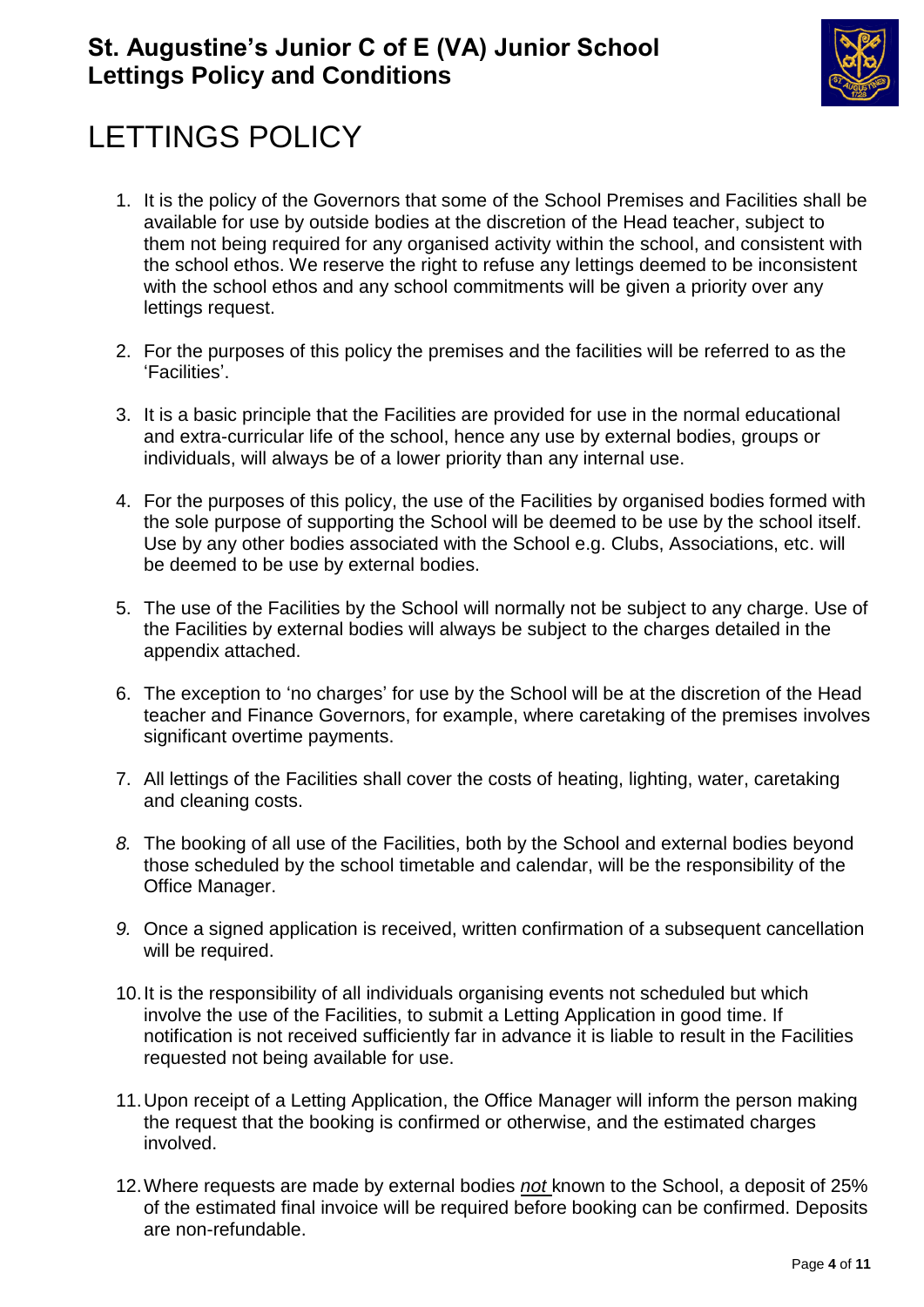

- 13. All long term lettings will be required to pay fees termly in advance.
- 14.The Office Manager shall take appropriate measures to ascertain the veracity of the booking.
- 15.The Office Manager or the Head teacher will inform the Caretaker of the specific needs of the booking. The Caretaker will safeguard the Facilities of the School by all reasonable means during any hiring and will immediately report any damage incurred.
- 16. Hirers will be responsible for providing his/her own stewards for the event and for any breaches of Copyright, Performing Rights and the Betting, Gaming and Lotteries Acts.
- 17.The hirer is responsible for the supervision of all persons attending the Facilities for the purpose of the hiring whilst they are on the premises or on any part of the School site, and for preserving good order.
- 18.Following the hiring, an invoice will be raised for the charges incurred plus any additional damage charges. "Damage" will include the causing of unreasonable cleaning requirements following a hiring. The caretaker will survey and note the condition of the premises / facilities with the hirer at the end of the event. Invoices should be settled within 30 days and legal action may be taken to pursue the debt.
- 19.The Head teacher has the right to terminate any hiring if, in their opinion, it is not being properly or safely conducted.
- 20.Longer-term lettings will be considered by the governing body and any special conditions may be added to the lettings agreement.
- 21.The Head teacher, School Business Manager and Governors shall review the lettings charges on an annual basis during the Spring term with any changes to be effective from 1<sup>st</sup> September each year. The lettings policy will be reviewed every 2 years.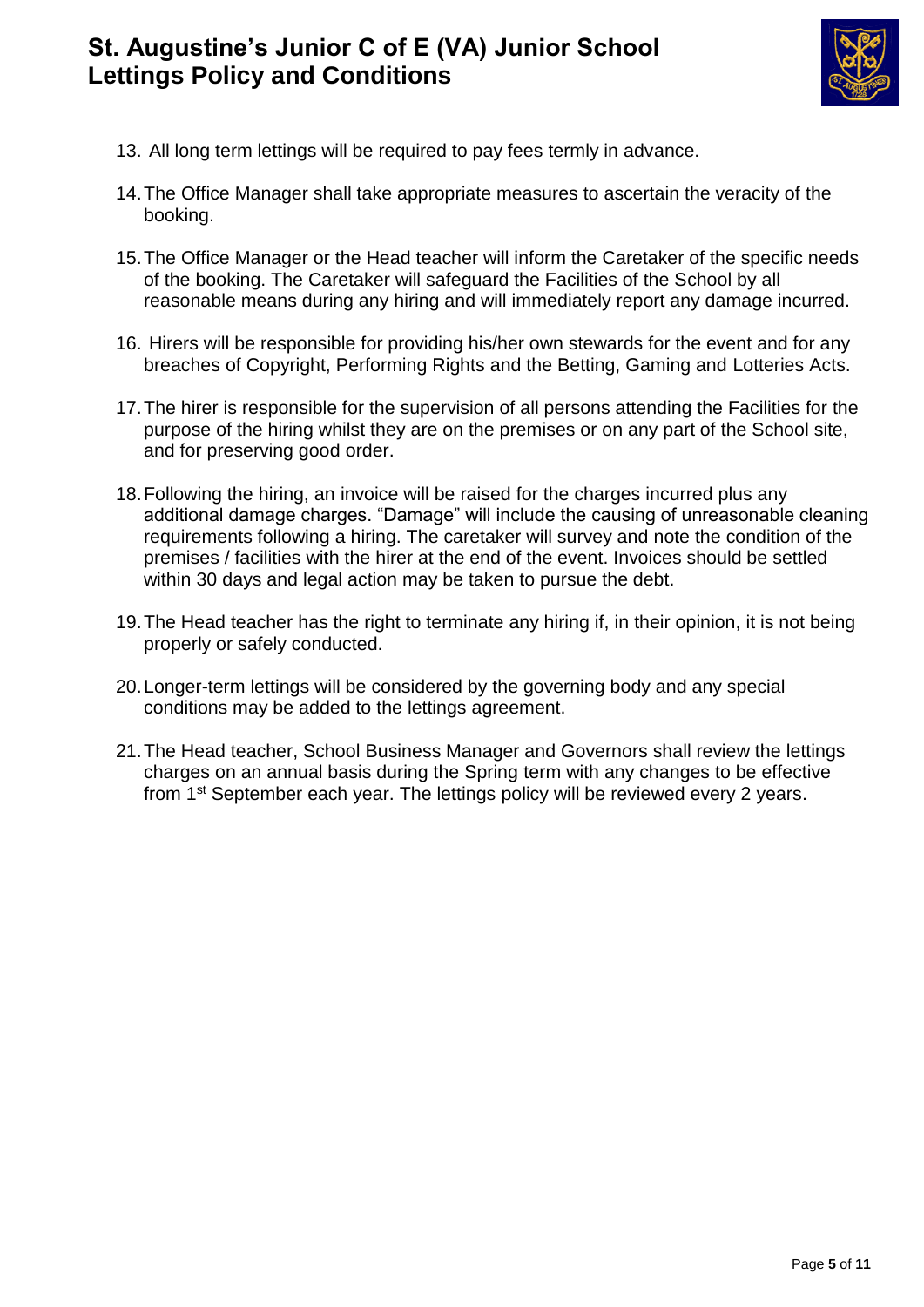

## LETTING CONDITIONS

- 1. The hirer must sign the letting application agreeing to the conditions of hiring including a statement of costs.
- 2. The hirer may cancel a booking upon giving 48 hours notice in writing. Less than 48 hours notice will result in the full fee being charged. An administration fee may be charged for cancellations.
- 3. The school governors reserve the right by notice to the hirer to terminate the hiring at any time for reasons outside the control of the school governors and to return to the hirer any monies paid by way of deposit. However, the governors shall not be under any liability to the hirer for loss or damage they may sustain arising out of such termination.
- 4. The hirer must hold sufficient Third Party Liability Insurance. A copy of cover with the signed indemnity must be provided on application. The school can arrange for suitable insurance if required (see Hirers' Liability Scheme).
- 5. The hirer must conform to all relevant Health & Safety regulations.
- 6. The hirer must comply with all applicable notices and signs.
- 7. The hirer must immediately evacuate the premises by the nearest Fire Exit on the sounding of the Fire Alarm.
- 8. No access to any other parts of the school premises is permitted.
- 9. The hirer must visit the Facilities to the letting in order to familiarise with them. The hirer is required to conduct a risk assessment prior to the letting taking place and provide the school with a copy.
- 10.Hirers must leave the premises in the same condition as they are found. This refers to furniture, fittings and general cleanliness.
- 11.Cleaning of the premises is to be carried out by the school personnel and the hiring fee will normally include the cost of cleaning up afterwards.
- 12.Any damages to the premises, facilities and equipment, will be paid for by the hirer*. Please note that stiletto heels are not permitted on the hall floor.*
- 13.The hirer shall repay to the school governors on demand the cost of replacing any of the furniture or fittings stolen or removed as a result of the negligence of the hirer or his invitees, servants or agents during the hire period.
- *14.*The hirer will be responsible for the Facilities in the event that the caretaker is not required to be present, but will be responsible to the caretaker if he/she is required to be present.
- *15.*All external doors and windows must be secured, electrical appliances and lights turned off at the end of a hiring. The caretaker (or named member of staff) is responsible for setting the alarm.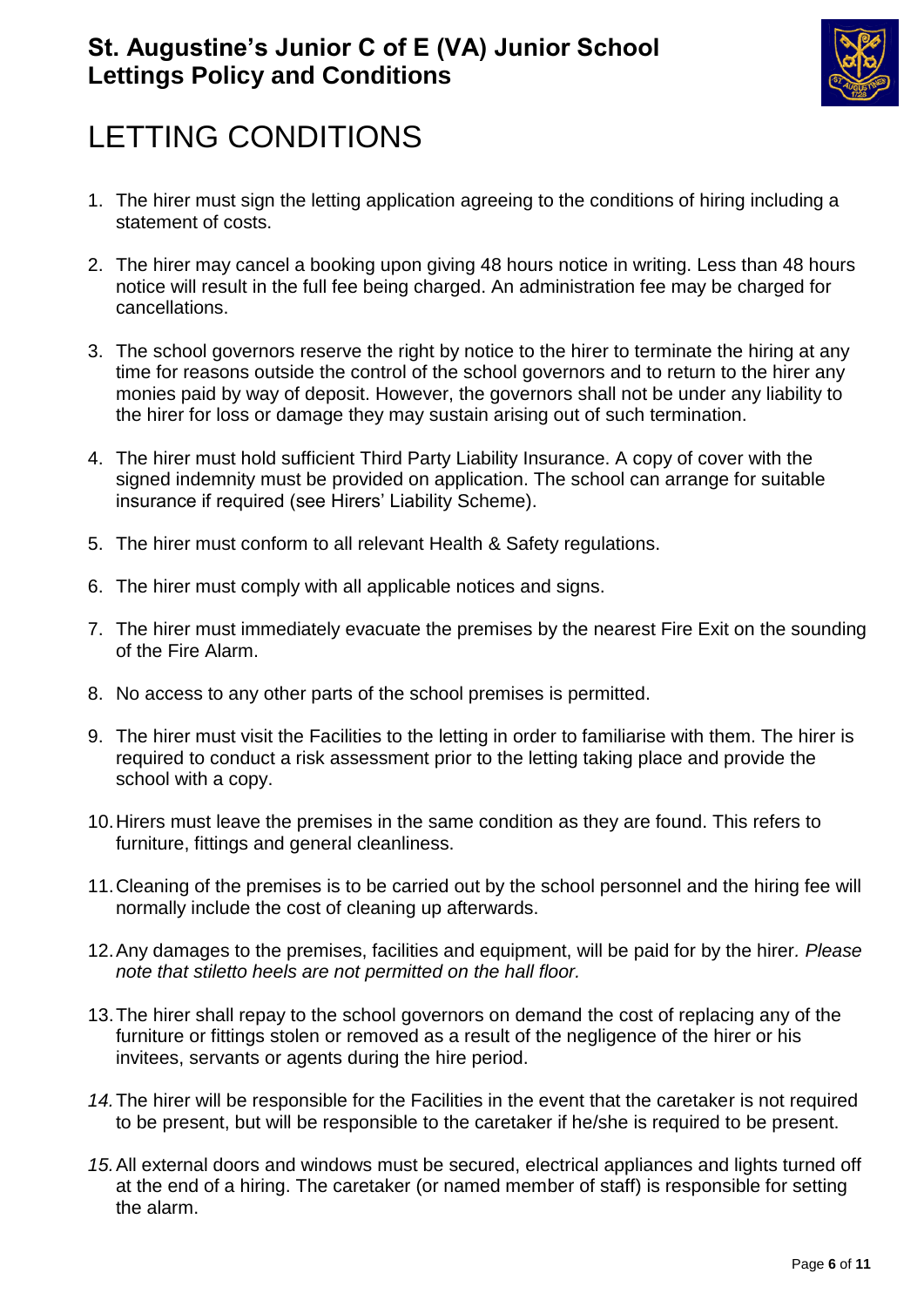

16.The hirer must apply for temporary licences as required to the City Council and the Local Magistrates respectively, and the hirer shall ensure that any conditions attached to such licence or permission are complied with.

The Facilities are subject to the normal Sunday trading laws under the Shops Act 1950 and only restricted items may be sold on a Sunday. Details of these may be obtained from the City Council offices.

- 17.If the hiring is for a private meeting or gathering with no access to the general public, then the caretaker will normally unlock and lockup only.
- 18.Furniture must not be taken from the classrooms without prior agreement.
- 19.The school is a "No Smoking" area. No Smoking is allowed on the premises, including the external areas. The sale and consumption of alcohol is strictly prohibited.
- 20.Refuse bins will be provided and rubbish should not be placed elsewhere.
- 21.Setting up and clearing time must be allowed for within booking times agreed otherwise charges for any additional time will be added to the final invoice. Free preparation time may be allowed if agreed in advance with the school.
- 22.The school accepts no responsibility for any loss or damage to property left on the School premises after the hiring.
- 23.The hirer must not block any exits nor place obstructions on the corridors and ensure access is clear for emergency services.
- 24.Additional lighting or extensions from existing lights must not be used without prior consent from the caretaker.
- 25.Any electrical appliances used by or on behalf of the hirer must have been checked for electrical safety and appropriate certificates shown to the school to confirm that it complies with the Electricity at Work regulations.
- 26.No fixings should be attached to the walls or floor, but the fixing of additional material to the walls or floor can be carried out by arrangement with the school.
- *27.*Parking of cars must be restricted to the designated parking area. Access routes for emergency vehicles are to be kept clear*. Cars are parked at the owners risk; the governors accept no liability for any theft or damage to vehicles whilst parked on school premises.*
- 28.The governors reserve unto themselves and their officers, servers and agents a right to entry to every part of the Facilities at any time when duly authorised to enter.
- 29.The hirer is not permitted to sub-let the premises, or to assign the benefit or burden of the hiring. The premises can be used only for the purpose outlined in the application.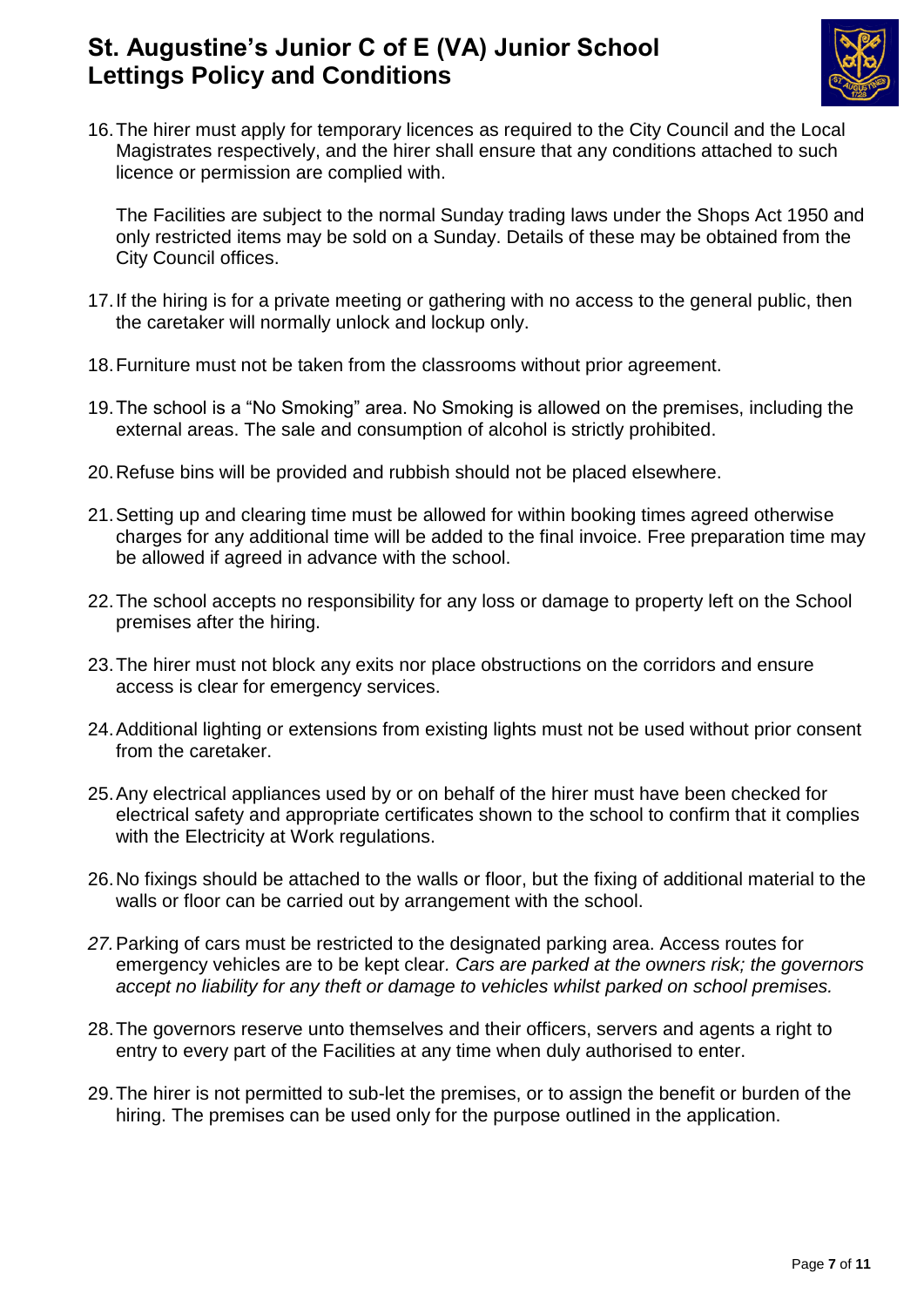

## LETTING APPLICATION

*Please complete this form clearly in block capitals*

| Telephone Number - Daytime                                             |
|------------------------------------------------------------------------|
| - Evening                                                              |
|                                                                        |
|                                                                        |
|                                                                        |
|                                                                        |
|                                                                        |
| (Please allow set up and clear up time)                                |
|                                                                        |
| Costs to be incurred (excluding any additional charges that may arise) |
|                                                                        |

**I certify that I am not less than 18 years of age. I have read and agree to be bound by the Letting Policy and Conditions. I accept responsibility for the observance of the conditions and agree to pay on demand the lettings charge hereby incurred.**

**I hereby indemnify the Governors of St. Augustine's C of E (VA) Junior School, the Local Authority and the Diocese of Ely against all claims in respect of injury, loss or damage (including damage to the premises and equipment) arising from this letting.** 

**(In requiring this undertaking, the Governors and the Diocese of Ely do not seek to absolve themselves from liability as owners / occupiers of the premises.)**

Signed ……………………………………………Date ………………….. Name (block capitals please)

……………………………………………………………………………

Cancellations:

We require 48 hours notice for cancellations in writing or the full fee will be charged. We reserve the right to charge an administration fee for cancellations.

#### **For further details please contact the School Office Manager**

Confirmation will be sent to you, and you will be invited to discuss the booking in detail if required e.g. to arrange preparation time and any other special requirements.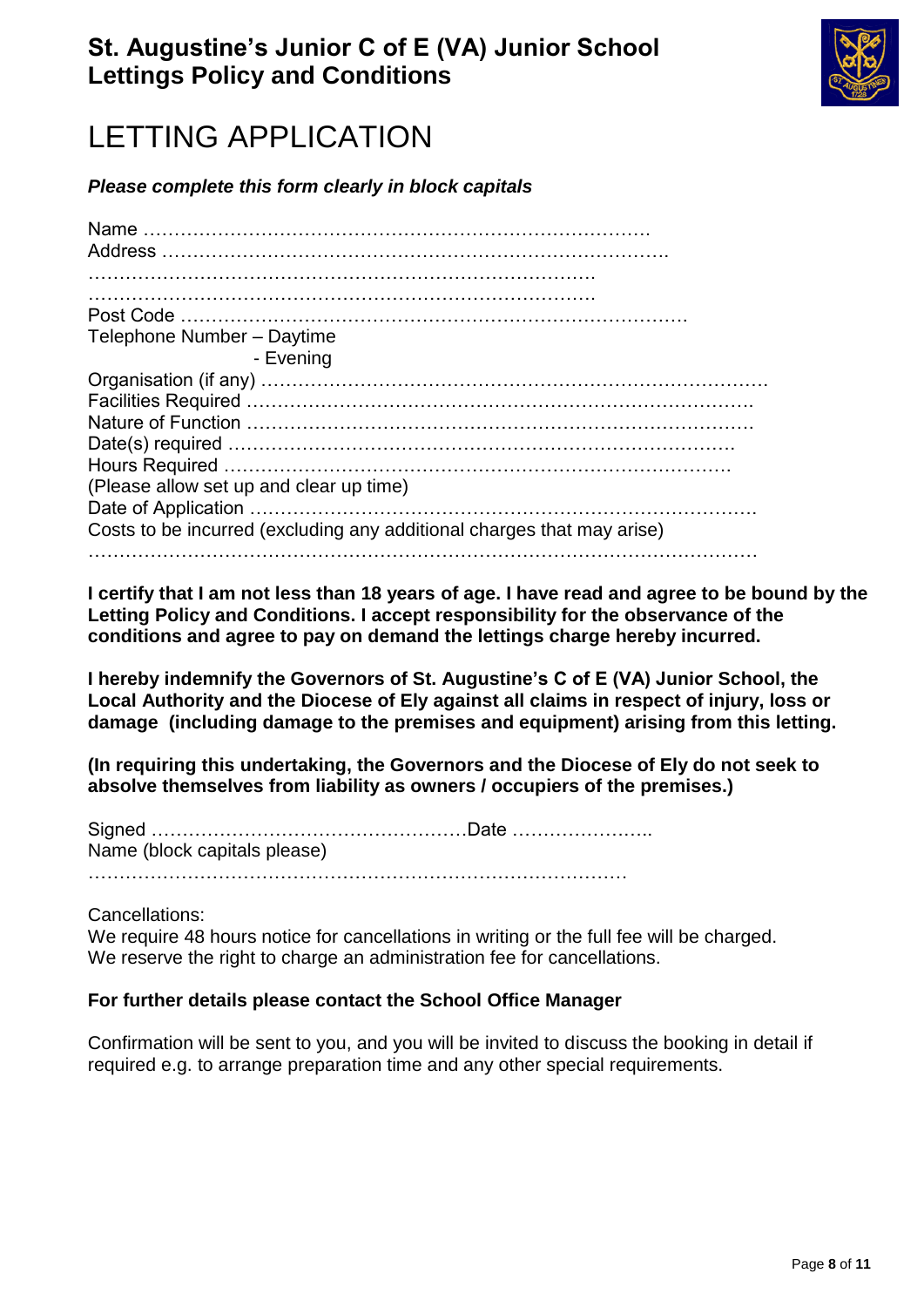

| Office use only:                                                                                                                 |  |
|----------------------------------------------------------------------------------------------------------------------------------|--|
|                                                                                                                                  |  |
|                                                                                                                                  |  |
|                                                                                                                                  |  |
|                                                                                                                                  |  |
|                                                                                                                                  |  |
| Type of Hire: Rate A / Rate B                                                                                                    |  |
|                                                                                                                                  |  |
| Deposit required: Y / N                                                                                                          |  |
|                                                                                                                                  |  |
| Hirer's liability insurance (Copy of signed Public Liability Insurance obtained): YES/ NO                                        |  |
| Indemnity requested at an additional charge of £2.00 per hire/ or 10% of the value of the hire<br>(whichever is greater): YES/NO |  |
|                                                                                                                                  |  |

Signed:

Position in School: \_\_\_\_\_\_\_\_\_\_\_\_\_\_\_\_\_\_\_\_\_\_\_\_\_\_\_\_\_\_\_\_\_\_\_\_\_\_\_\_\_\_\_\_\_\_\_\_\_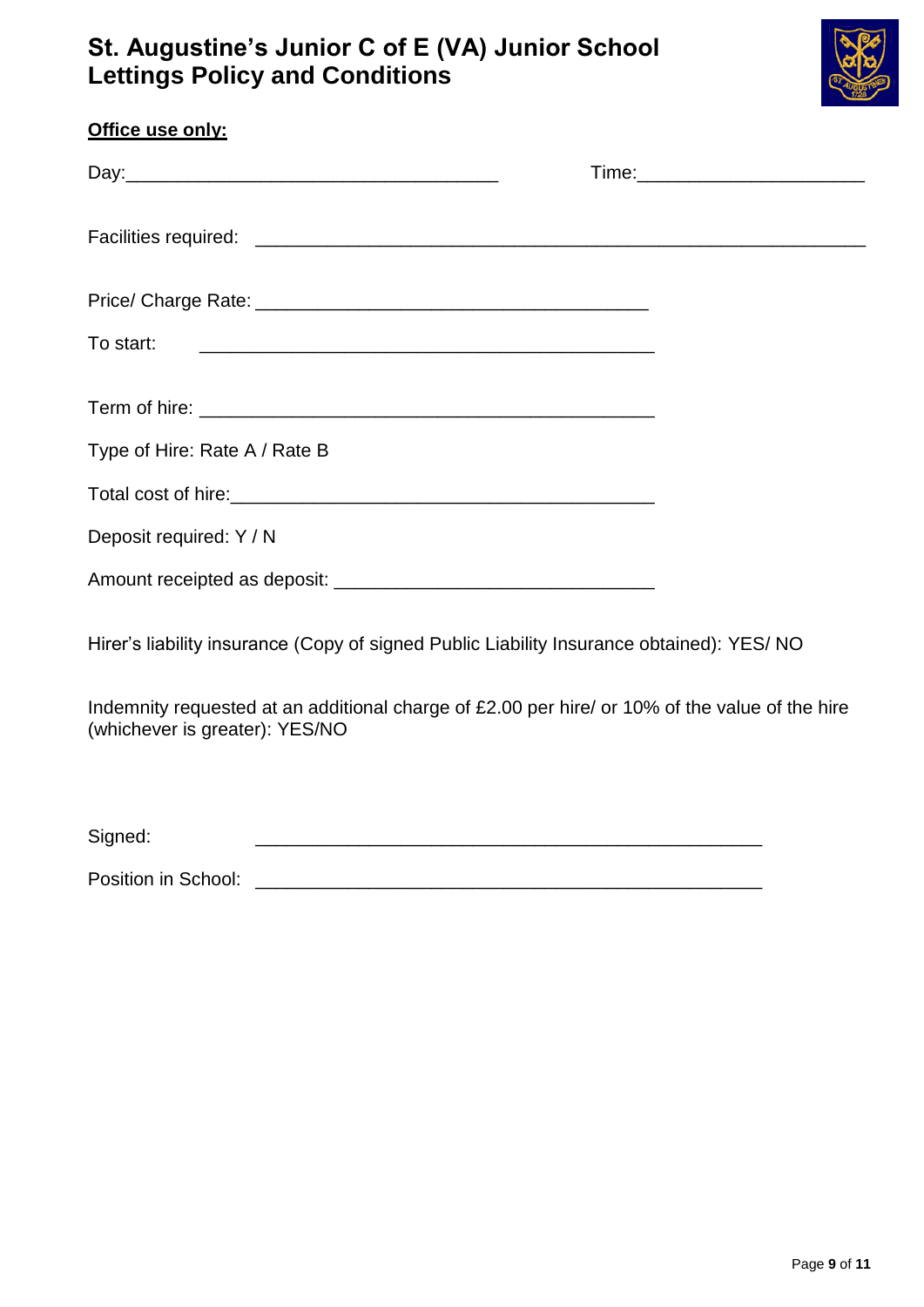

## APPENDIX: PREMISES LETTING CHARGES

*Letting charges apply to hiring of school facilities from Monday to Saturday inclusive (including school holidays except for bank holidays). Use of School facilities on Sundays is at the discretion of the Governors and separate rates will apply. In most cases, the Caretaker must be present for the duration of the hire (be it in part or for its entirety). Preparation time is free by arrangement.*

#### **RATE A – Community Functions / Staff Private hire etc./Charitable Use**

#### **PETERBOROUGH HALL (including use of School Field/ MUGA)**

If the letting is deemed to be an **'A' letting**, the caretaker must be present, and the fees are:-

- Until 6pm £15 per hour
- *Daily hire rate* (until 6pm) £60
- Between 6pm and 10pm £20 per hour
- *Evening hire rate (between 6pm and 10pm) - £40*

#### **RATE B – Commercial or private hire**

#### **PETERBOROUGH HALL (including use of School Field/MUGA)**

If the letting is deemed to be a **'B' letting**, the caretaker must be present, and the fees, *are*:-

- Until 6pm £20 per hour
- *Daily hire rate* (until 6pm) £80
- Between 6pm and 10pm £25 per hour
- Evening hire rate (between 6 pm and 10pm) £50

**For all hires (unless waived by the Head teacher in advance), there is a refundable deposit of £50 which must be paid in cash to the school at the time of the letting. This deposit will be receipted and returned in full once the premises are returned in the condition they were found in pre-hire.**

**The Letting Charge includes locking and unlocking of premises. Premises must be returned in the condition found before the hire. The School reserves the right to make additional charges if cleaning is required.**